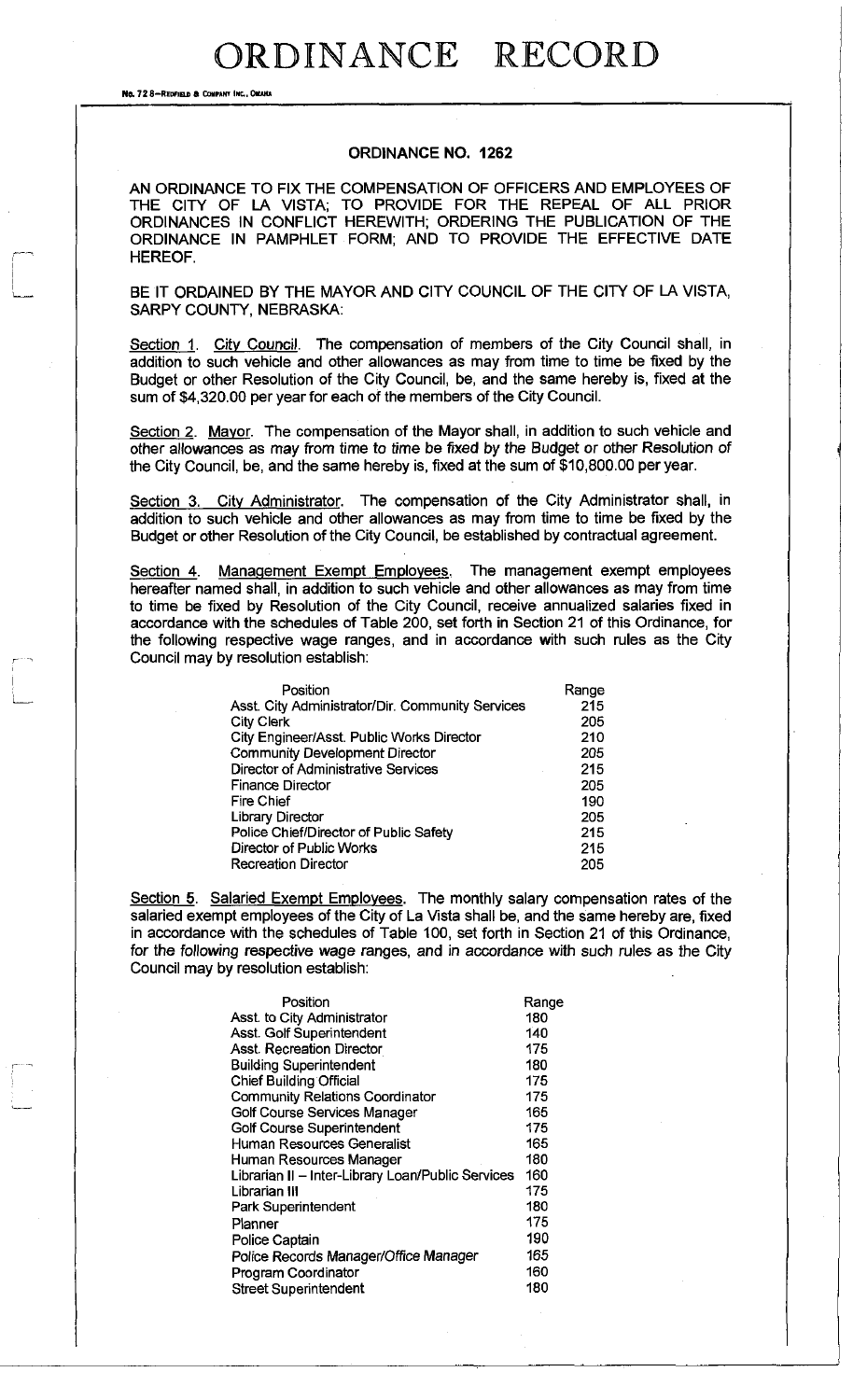#### No. 728-REDFIELD & COMPANY INC., OMAHA

Section 6. Hourly Non-Exempt Employees. The hourly compensation rates of the hourly (non-exempt) employees of the City of La Vista shall be, and the same hereby are, fixed in accordance with the schedules of Table 100 and Table 400, set forth in Section 21 of this Ordinance, for the following respective wage ranges, and in accordance with such rules as the City Council may by Resolution establish:

.—J

| Position                                   | Range |
|--------------------------------------------|-------|
| <b>Accounting Clerk</b>                    | 130   |
| Administrative Assistant                   | 130   |
| Mechanic                                   | 140   |
| Building Inspector I                       | 140   |
| <b>Building Inspector II</b>               | 160   |
| <b>Code Enforcement Officer</b>            | 141   |
| Executive Assistant                        | 140   |
| <b>Building Technician</b>                 | 160   |
| Librarian II - Computer/Reference Services | 160   |
| Librarian I                                | 140   |
| Maintenance Worker I                       | 130   |
| Maintenance Worker II                      | 140   |
| Park Foreman                               | 165   |
| Permit Technician                          | 125   |
| <b>Police Sergeant</b>                     | 426   |
| <b>Police Officer</b>                      | 423   |
| Police Data Entry Clerk                    | 120   |
| Secretary II                               | 125   |
| Secretary/Receptionist                     | 120   |
| Sewer Foreman                              | 165   |
| Street Foreman                             | 165   |
| Shop Foreman                               | 165   |
|                                            |       |

Section 7. Part-Time and Temporary Employees. The hourly compensation rates of parttime, seasonal and temporary employees of the City of La Vista shall be, and the same hereby are, fixed in accordance with the schedules of Table 100, set forth in Section 21 of this Ordinance, for the following respective wage ranges, and in accordance with such rules as the City Council may by Resolution establish:

| Position                            |     |
|-------------------------------------|-----|
| Accountant                          | 165 |
| Assistant Pool Manager              | 100 |
| <b>Circulation Clerk I</b>          | 100 |
| <b>Circulation Clerk II</b>         | 115 |
| Custodian                           | 105 |
| Evidence Technician                 | 130 |
| <b>Clerical Assistant</b>           | 115 |
| Intern/Special Projects             | 115 |
| Lifeguard                           | 100 |
| Pool Manager                        | 110 |
| Recreation Supervisor               | 100 |
| Seasonal GC Clubhouse & Grounds     | 100 |
| Seasonal PW All Divisions 1-5 Years | 100 |
| Seasonal PW All Divisions 5+ Years  | 110 |
| Shop Assistant                      | 100 |
| Special Services Bus Driver         | 110 |
| Temporary/PT Professional (PW)      | 160 |

Part-time employees shall receive no benefits other than salary or such benefits as established in accordance with such rules as have been or may be established by Resolution of the City Council:

Section 8. Pay for Performance. Employees not covered by a collective bargaining agreement or express employment contract shall be subject to the City's Pay for Performance (PFP) compensation system as outlined in Council Policy Statement. PFP salary ranges are set forth in Table 100 and 200 of Section 21 of this Ordinance. The base factor for fiscal year 2016 shall be set at two and one-half percent (2.5%).

Section 9. Legal Counsel. Compensation of the legal counsel other than special City Prosecutor for the City shall be, and the per diem rates respecting same shall be, at 90% of the standard hourly rate the firm may from time to time charge. Compensation for Special City prosecution shall be as agreed upon at the time of specific employment.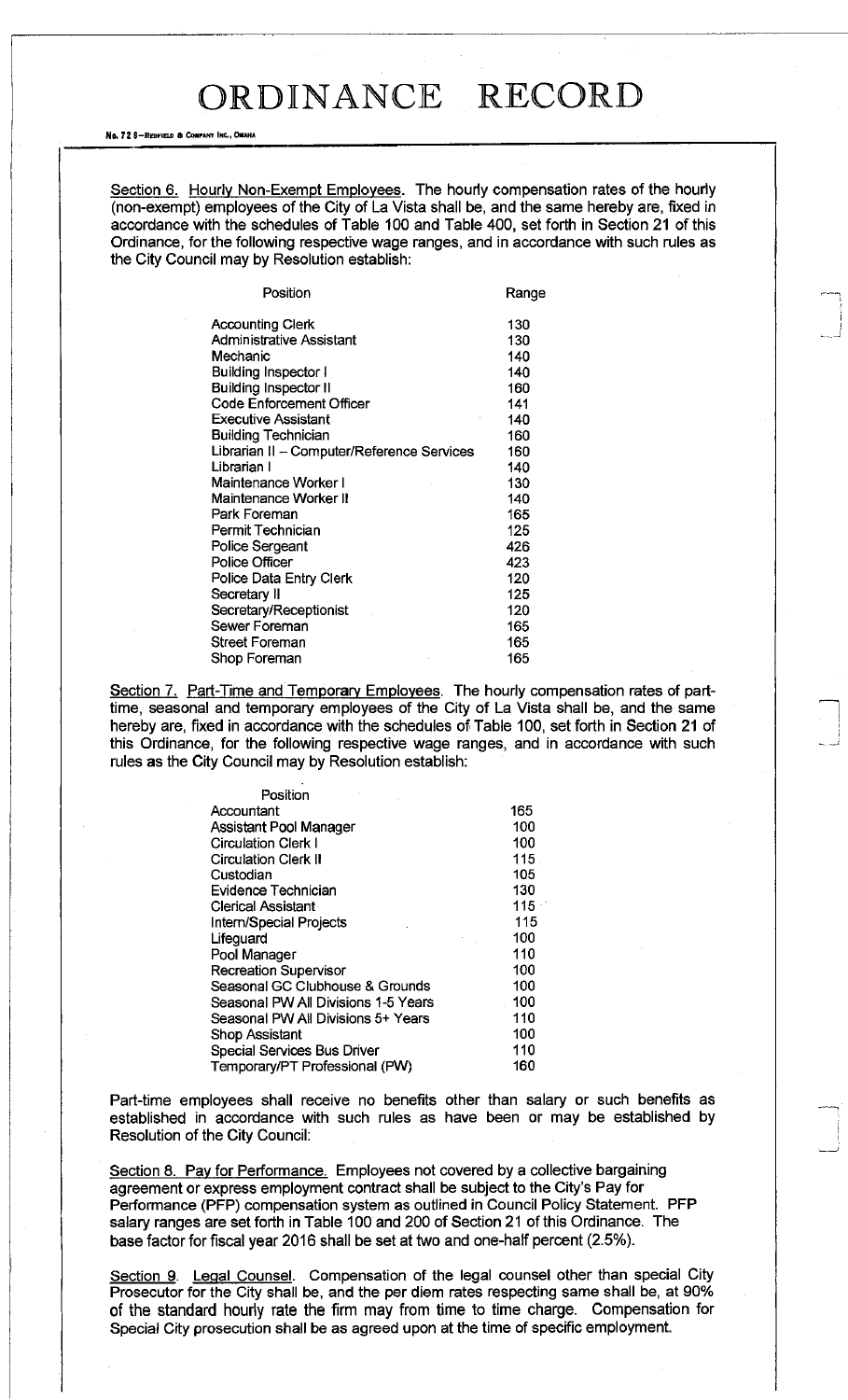No. 72 8-REDFIELD & COMPANY INC.

Section 10. Engineers. Compensation of Engineers for the City shall be, and the same hereby is, fixed in accordance with such schedules of hourly and per diem or percentage rates as shall from time to time be approved by Resolution of the City Council. Travel allowances respecting same shall be as may from time to time be fixed by Resolution of such City Council.

Section 11. Longevity Pay. Employees of the City in the positions set forth in Section 3 and Table 400 of this Ordinance shall receive longevity pay in an amount equal to the following percentage of the hourly rate set forth in Section 3 and Table 400 of this Ordinance, rounded to the nearest whole cent:

| Length of Service | Allowance Per Hour |
|-------------------|--------------------|
| Over 7 Years      | $2.00\%$ (or .02)  |
| Over 10 Years     | 2.75% (or 0275)    |
| Over 15 Years     | 4.00% (or 04)      |
| Over 20 Years     | 4.50% (or 0450)    |
|                   |                    |

Section 12. Health, Dental Life and Long Term Disability Insurance. Subject to the terms, conditions and eligibility requirements of the applicable insurance plan documents and policies, regular full-time employees of the City of La Vista and their families shall be entitled to be enrolled in the group life, health, and dental insurance program maintained by the City. Regular full-time employees shall also be entitled to be enrolled in the long term disability insurance program maintained by the City.

Unless otherwise provided by collective bargaining agreement, or other applicable agreement, the City's employer share shall be ninety (90) percent of the amount of the actual premium and the employee shall pay the ten percent (10%) balance of the actual premium via payroll deduction for employees enrolled in single coverage. The City's employer share shall be eighty percent (80%) of the amount of the actual premium and the employee shall pay the twenty percent (20%) balance of the actual premium via payroll deduction for any employee enrolled in a level of coverage other than single. Those employees electing not to participate in these programs will receive no other form of compensation in lieu of this benefit.

Section 13. Establishment of Shifts. The City may establish duty shifts of such length, and to have such beginning and ending times, and to have such meal and break times, as it may deem appropriate or necessary, respecting employees of the City.

Section 14. Special Provisions.

- A. Employees covered by the "Agreement Between the La Vista Fraternal Order of Police Lodge No. 28 and the City of La Vista, Nebraska, covering the period from October 1, 2014 through September 30, 2018," shall receive compensation and benefits and enjoy working conditions, as described, provided and limited by such Agreement. The terms of such Agreement shall supersede any provisions of this Ordinance inconsistent therewith, and be deemed incorporated herein by this reference.
- B. Holiday Pay shall be compensated as set forth in the Agreement between the La Vista Fraternal Order of Police Lodge No. 28 and the City of La Vista for police officers and as set forth in the Personnel Manual for all other full time employees.
- C. Subject to subsection 14.D. hereof, each full time hourly non-exempt employee of the City shall be entitled to receive overtime pay at the rate of one and one half times the employee's regular rate for each hour worked in excess of forty hours during a work week. If called out at any time other than during regular assigned work hours during the pay period, such employee shall be entitled to compensation at the rate of one and one half times the regular rate for each hour so worked, provided that in no case shall an employee receive less than two hours over time pay for such call out work, and further provided there shall be no pyramiding of hours for purposes of computing overtime. For purposes of this subsection an employee's "regular rate" shall be the sum of his or her hourly rate specified in Section 6 of this Ordinance and any longevity pay due under this Ordinance.
- D. Police Department employees covered by the "Agreement Between the La Vista Fraternal Order of Police Lodge No. 28 and the City of La Vista, Nebraska," described in subsection 14.A hereof shall, as provided in such Agreement, be paid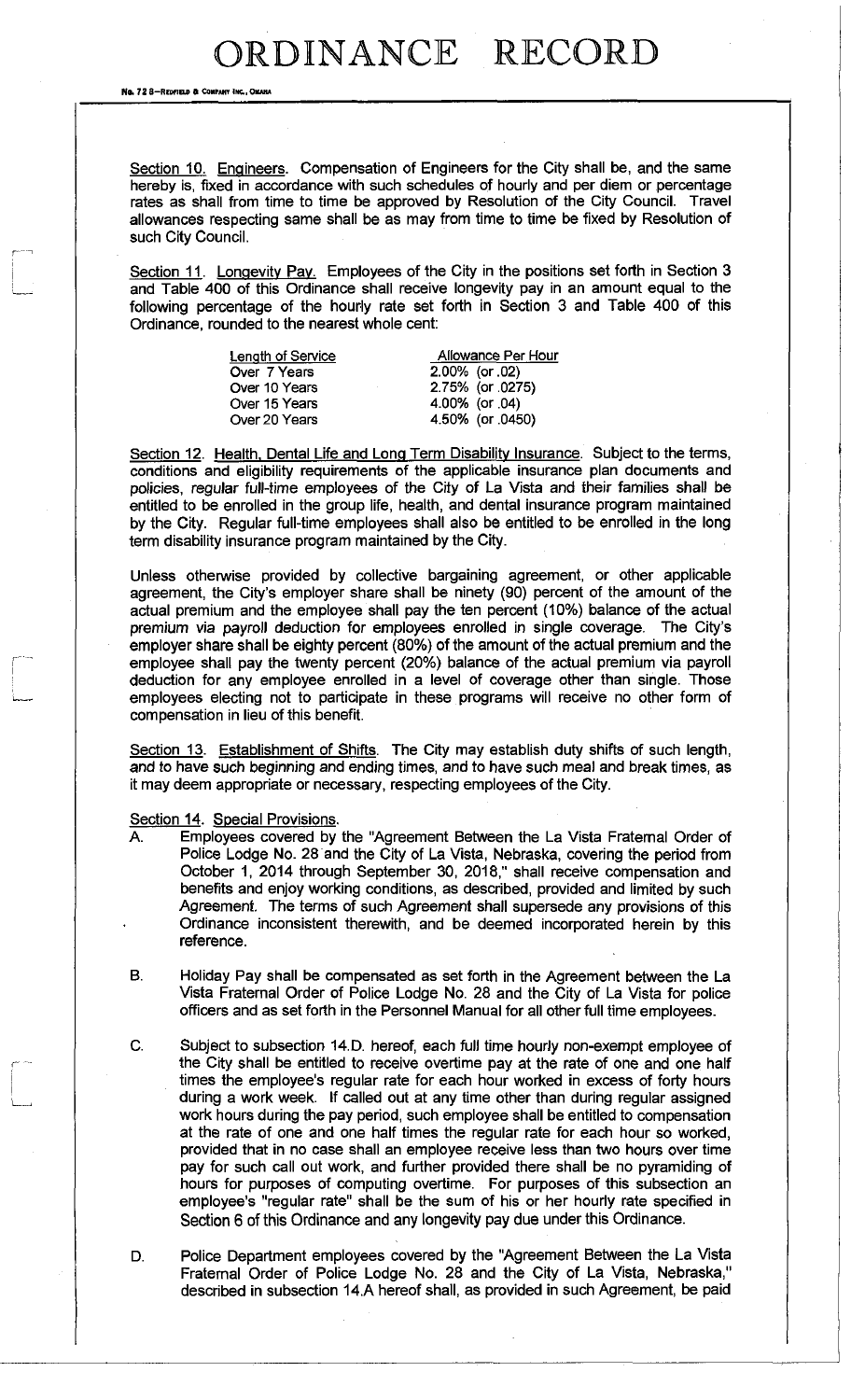No. 72 8-REDFIELD & COMPANY INC., OMAHA

overtime at one and one half times the employee's hourly rate (including any longevity allowance) for each hour worked in excess of 80 hours during any 14 day work period coinciding with the pay period established by Section 16 of this Ordinance.

- E. All Management Exempt Employees and all Salaried Exempt Employees are considered to be salaried employees and shall not be eligible for overtime pay, holiday pay, or other special pay as provided by this section.
- F. Public Works Employees who are required to wear protective footwear may submit to the City for reimbursement for the cost of work boots in an amount not to exceed \$120.
- G. Public Works Employees may submit to the City for reimbursement for the difference in cost between a Nebraska Driver's License and a "CDL" driver's license within 30 days of obtaining a CDL license when a CDL license is required as a part of the covered employee's job description.
- H. Public Works Employees shall be provided by the City five safety work shirts in each fiscal year at no cost to the employee.
- I. Employees not covered by the "Agreement Between the La Vista Fraternal Order of Police Lodge No. 28 and the City of La Vista" and who are otherwise eligible, shall be paid overtime at the rate of one and one-half times the employee's hourly rate for all hours worked over forty in the pay periods that encompass the annual La Vista Days celebration, except, that if an employee uses any sick leave, vacation leave, personal leave, or comp time during the corresponding pay periods, such leave time shall offset any overtime earned. Overtime earned will not be offset by any holiday that falls during the above referenced pay periods.

Section 15. Pay for Unused Sick Leave Upon Retirement or Death. Employees who voluntarily retire after twenty or more years of service with the City and have no pending disciplinary action at the time of their retirement, shall be paid for any unused sick leave. Employees who began their employment with the City after January 1, 2005, or who began their employment prior to this date but elected to waive their eligibility for emergency sick leave, shall be paid for any unused sick leave, if they voluntarily leave City employment and have no pending disciplinary action, according to the following sliding schedule: After 10 years of employment – 100% of sick leave hours accrued over 660 and up to 880; after 15 years of employment – 100% of sick leave hours accrued over 440 hours and up to 880; after 20 years of employment - 100% of sick leave hours accrued up to 880. No other employee shall be paid for any unused sick leave upon termination of employment.

A regular full-time employee's unused sick leave shall also be paid if, after October 1, 1999, the employee sustains an injury which is compensable by the City or the City's insurer under the Nebraska Workers' Compensation Act and such injury causes the death of the employee within two years after the date of injury. Any payment made pursuant to the preceding sentence shall be made to the surviving spouse of the employee; provided, such payment shall be made to the employee's estate if the employee leaves no surviving spouse or if, prior to his or her death, the employee filed with the City Clerk a written designation of his or her estate as beneficiary of such payment.

Section 16. Pay Periods. All employees of the City of La Vista shall be paid on a biweekly basis. The pay period will commence at 12:01 a.m. Sunday and will conclude at 11:59 p.m. on the second succeeding Saturday. On the Friday following the conclusion of the pay period, all employees shall be paid for all compensated time that they have been accredited with during the pay period just concluded.

Section 17. Public Works Lunch and Clean-up Times. Lunch period for employees of the Public Works Department shall be one half hour (30 minutes) in duration. Public Works employees shall be granted a 5 minute clean-up period prior to start of lunch period, and shall be granted an additional 5 minutes clean-up period prior to the end of the work day.

Section 18. Sick Leave and Personal Leave. Sick leave and personal leave will be awarded and administered in conjunction with the provisions set forth in the personnel manual and the Agreement between the La Vista Fraternal Order of Police Lodge No. 28 and the City of La Vista, as applicable to the employee in question.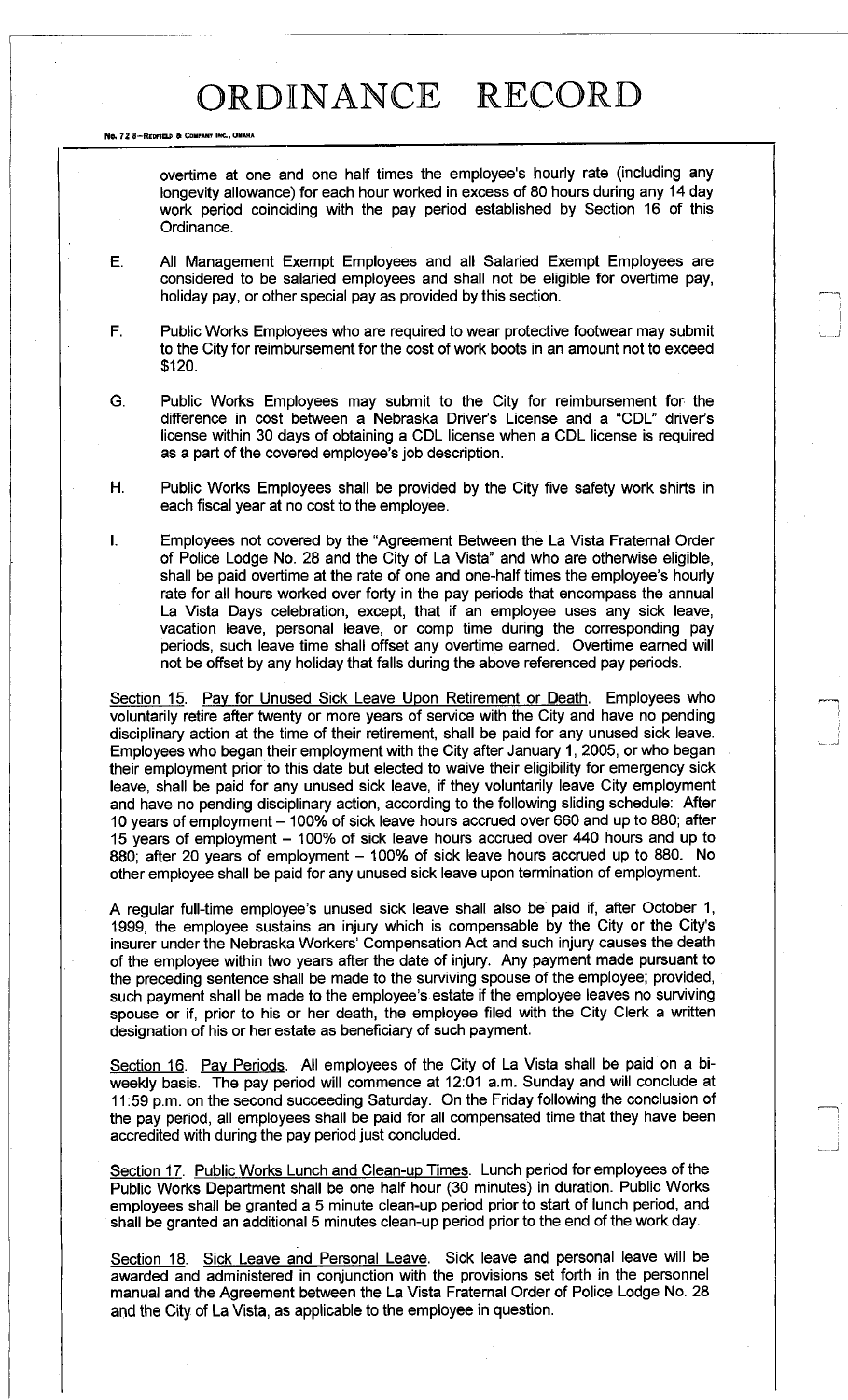No. 72 8-REDFIELD & COMPANY INC., O

Section 19. Vacation Leave. Upon satisfactory completion of six months continuous service, regular full-time employees and permanent part-time employees shall be entitled to vacation leave. Such vacation shall not be used in installments of less than one hour. Increments of vacation leave of less than four hours must have 48 hours prior approval and can be taken only at the beginning or at the end of the work day.

#### Section 20. Vacation Entitlement.

- A. All full-time employees whose employment is governed by the Agreement described in Section 14, Paragraph A. of this Ordinance shall earn, accrue and be eligible for vacation as provided in such Agreement.
- B. All other full-time Hourly Non-Exempt Employees shall earn: six (6) days of paid vacation during the first year of continuous full-time employment; eleven (11) days of paid vacation during the second year of continuous full-time employment; and thereafter, eleven (11) days of paid vacation during each subsequent year of continuous full-time employment, plus one (1) additional day of paid vacation for each year of continuous full-time employment in excess of two years. Notwithstanding the foregoing, no employee shall earn more than twenty-three (23) days of paid vacation per employment year.
- C. All Management Exempt Employees, and Salaried Exempt Employees, shall earn ten (10) days paid vacation during the first year of continuous employment, and one (1) additional vacation day for each additional year of continuous employment not to exceed twenty-six (26) days.
- D. All Permanent Part Time Employees working a minimum of twenty (20) hours per week shall earn forty (40) hours of paid vacation time per year after six (6) months of employment. Total paid vacation time earned per year shall not exceed forty (40) hours.
- E. Full Time Exempt and Non-Exempt Employees shall be allowed to accrue unused vacation leave from previous years to a maximum of 220 hours.
- F. Permanent Part Time Employees shall be allowed to accrue unused vacation leave from previous years to a maximum of 110 hours.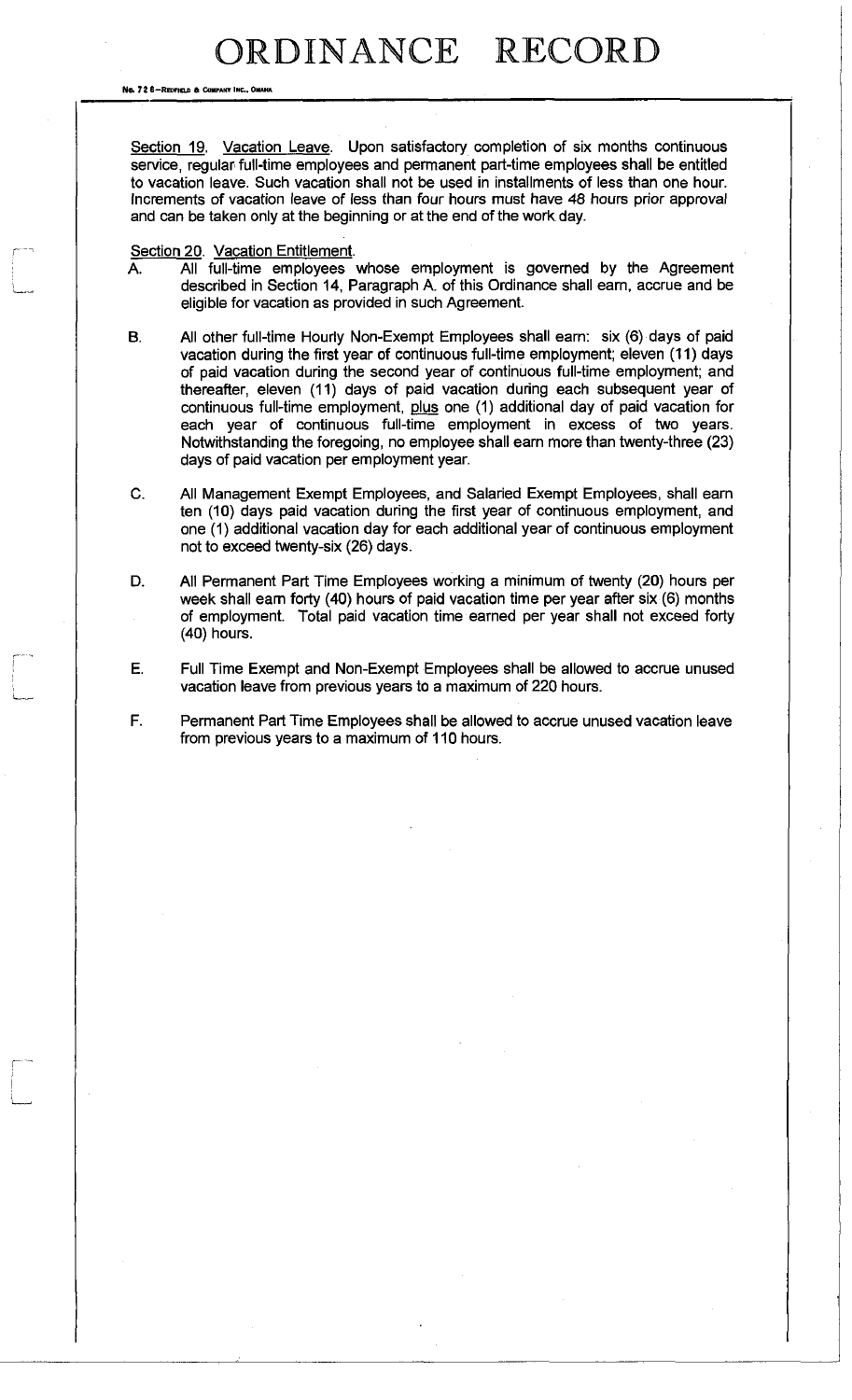No. 72 B-REOFIELD a COMPANY INC., OMAHA

### Section 21. Wage Tables.

|     |                |                |                                    | Table 100        |                |                |                |
|-----|----------------|----------------|------------------------------------|------------------|----------------|----------------|----------------|
|     |                |                | <b>Salaried Exempt Employees</b>   |                  |                |                |                |
|     |                |                | <b>Hourly Non-Exempt Employees</b> |                  |                |                |                |
|     |                |                |                                    |                  |                |                |                |
|     | Range          | <b>Minimum</b> | <b>Maximum</b>                     | Range            |                | <b>Minimum</b> | <b>Maximum</b> |
|     |                |                |                                    |                  |                |                |                |
| 100 | Hourly         | 9.27           | 12.04                              | 141              | Hourly         | 16.42          | 21.50          |
|     | <b>Monthly</b> | 1,607          | 2,087                              |                  | <b>Monthly</b> | 2,846          | 3,727          |
|     | Annual         | 19,282         | 25,043                             |                  | Annual         | 34,154         | 44,720         |
|     |                | 10.99          |                                    |                  |                |                |                |
| 105 | Hourly         |                | 14.50                              | $\overline{145}$ | Hourly         | 16.88          | 21.92          |
|     | <b>Monthly</b> | 1,905          | 2,513                              |                  | <b>Monthly</b> | 2,926          | 3,799          |
|     | Annual         | 22.859         | 30,160                             |                  | Annual         | 35,110         | 45,594         |
| 110 | Hourly         | 11.38          | 14.78                              | 150              | <b>Hourly</b>  | 17.73          | 23.03          |
|     | Monthly        | 1,973          | 2,562                              |                  | Monthly        | 3,073          | 3,992          |
|     | Annual         | 23,670         | 30,742                             |                  | Annual         | 36,878         | 47,902         |
|     |                |                |                                    |                  |                |                |                |
| 115 | Hourly         | 12.24          | 15.90                              | 160              | <b>Hourly</b>  | 19.45          | 25.26          |
|     | Monthly        | 2,122          | 2,756                              |                  | Monthly        | 3,371          | 4,378          |
|     | Annual         | 25,459         | 33,072                             |                  | Annual         | 40,456         | 52,541         |
| 120 | Hourly         | 13.16          | 17.09                              | 165              | Hourly         | 20.72          | 26.91          |
|     | Monthly        | 2.281          | 2,962                              |                  | Monthly        | 3,591          | 4,664          |
|     | Annual         | 27,373         | 35,547                             |                  | Annual         | 43,098         | 55,973         |
|     |                |                |                                    |                  |                |                |                |
| 125 | <b>Hourly</b>  | 14.16          | 18.39                              | 175              | <b>Hourly</b>  | 24.42          | 31.71          |
|     | Monthly        | 2,454          | 3,188                              |                  | Monthly        | 4,233          | 5,496          |
|     | Annual         | 29,453         | 38,251                             |                  | Annual         | 50,794         | 65,957         |
|     |                |                |                                    |                  |                |                |                |
| 130 | Hourly         | 14.65          | 19.02                              | 180              | Hourly         | 27.06          | 35.15          |
|     | Monthly        | 2,539          | 3,297                              |                  | Monthly        | 4,690          | 6,093          |
|     | Annual         | 30,472         | 39,562                             |                  | Annual         | 56,285         | 73,112         |
| 140 | Hourly         | 16.03          | 20.81                              | 190              | Hourly         | 33.44          | 43.44          |
|     | <b>Monthly</b> | 2,779          | 3,607                              |                  | Monthly        | 5,796          | 7,530          |
|     | Annual         | 33,342         | 43,285                             |                  | Annual         | 69,555         | 90,355         |
|     |                |                |                                    |                  |                |                |                |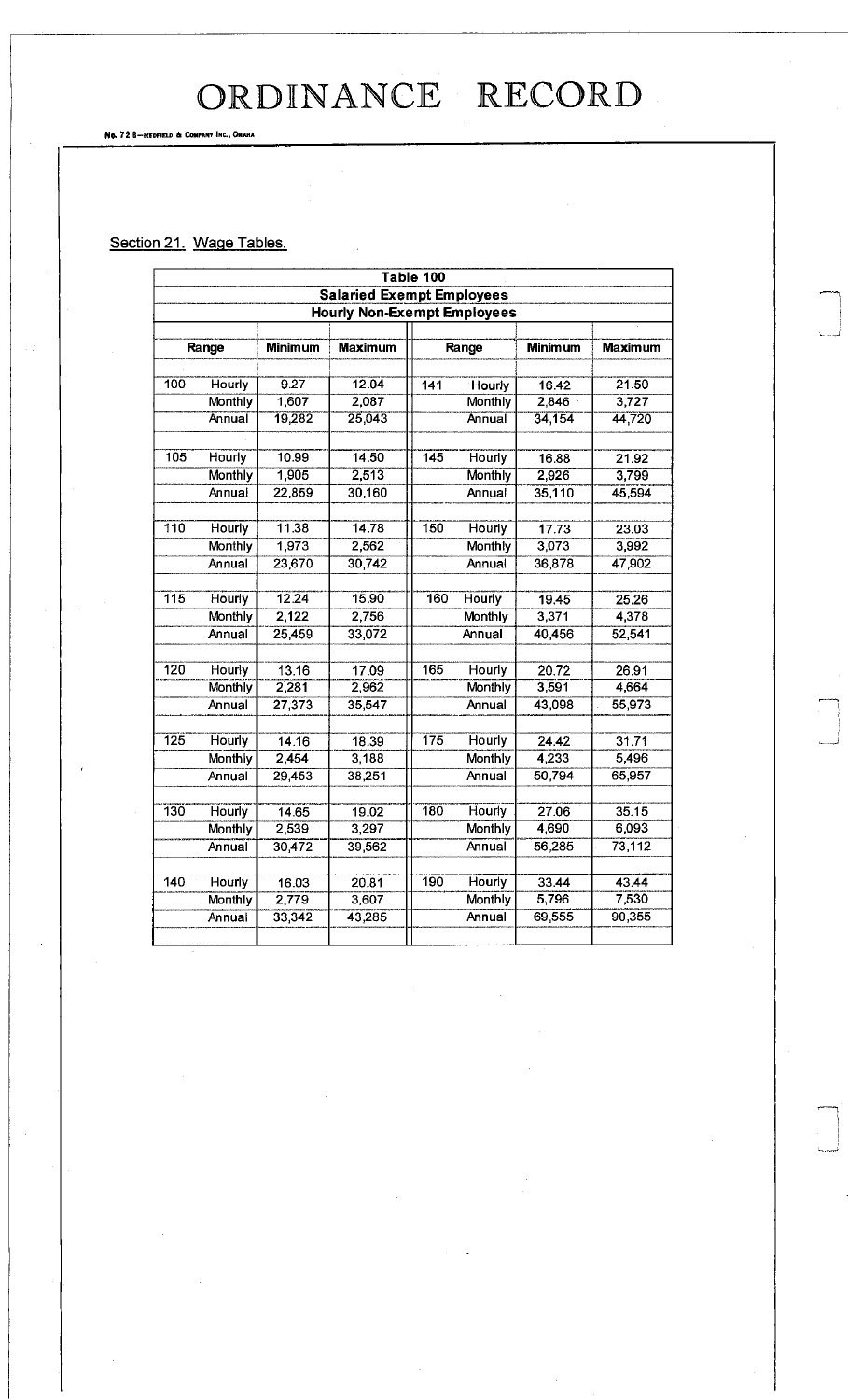No. 72 8-REDFIELD & COMPANY INC., OMAHA

**L—;** 

| Table 200                          |         |         |         |  |  |
|------------------------------------|---------|---------|---------|--|--|
| <b>Management Exempt Employees</b> |         |         |         |  |  |
| Range                              |         | Minimum |         |  |  |
| 200                                | Hourly  | 34.21   | 43.65   |  |  |
|                                    | Monthly | 5,930   | 7,566   |  |  |
|                                    | Annual  | 71,157  | 90,792  |  |  |
|                                    |         |         |         |  |  |
| 205                                | Hourly  | 35.53   | 45.35   |  |  |
|                                    | Monthly | 6,159   | 7,861   |  |  |
|                                    | Annual  | 73,902  | 94,328  |  |  |
|                                    |         |         |         |  |  |
| 210                                | Hourly  | 37.81   | 48.14   |  |  |
|                                    | Monthly | 6,554   | 8,344   |  |  |
|                                    | Annual  | 78,645  | 100,131 |  |  |
|                                    |         |         |         |  |  |
| 215                                | Hourly  | 41.14   | 52.50   |  |  |
|                                    | Monthly | 7,131   | 9,100   |  |  |
|                                    | Annual  | 85,571  | 109,200 |  |  |
|                                    |         |         |         |  |  |

|                          |                                                  |        |        | Table 400 |        |        |        |  |
|--------------------------|--------------------------------------------------|--------|--------|-----------|--------|--------|--------|--|
|                          | <b>Classification: FOP Collective Bargaining</b> |        |        |           |        |        |        |  |
| <b>Hourly Non-Exempt</b> |                                                  |        |        |           |        |        |        |  |
| Range                    |                                                  | A      | в      | С         | D      | F      | Е      |  |
| 426                      | <b>Hrly</b>                                      |        |        |           | 35.00  | 3646   | 38.77  |  |
|                          |                                                  |        |        |           | 6.067  | 6,320  | 6,720  |  |
|                          |                                                  |        |        |           | 72,800 | 75,837 | 80,642 |  |
| 423                      | <b>Hrly</b>                                      | 22.95  | 24.50  | 26.92     | 28.50  | 31.10  | 32.72  |  |
|                          |                                                  | 3,978  | 4.247  | 4666      | 4.940  | 5,391  | 5,671  |  |
|                          |                                                  | 47,736 | 50,960 | 55,994    | 59,280 | 64,688 | 68.058 |  |

Section 22. Repeal of Ordinance No. 1235. Ordinance No. 1235 originally passed and approved on the 2nd day of December2014 is hereby repealed.

Section 23. Effective Date. This Ordinance shall take effect after its passage, approval and publication as provided by law.

Section 24. This Ordinance shall be published in pamphlet form and take effect as provided by law.